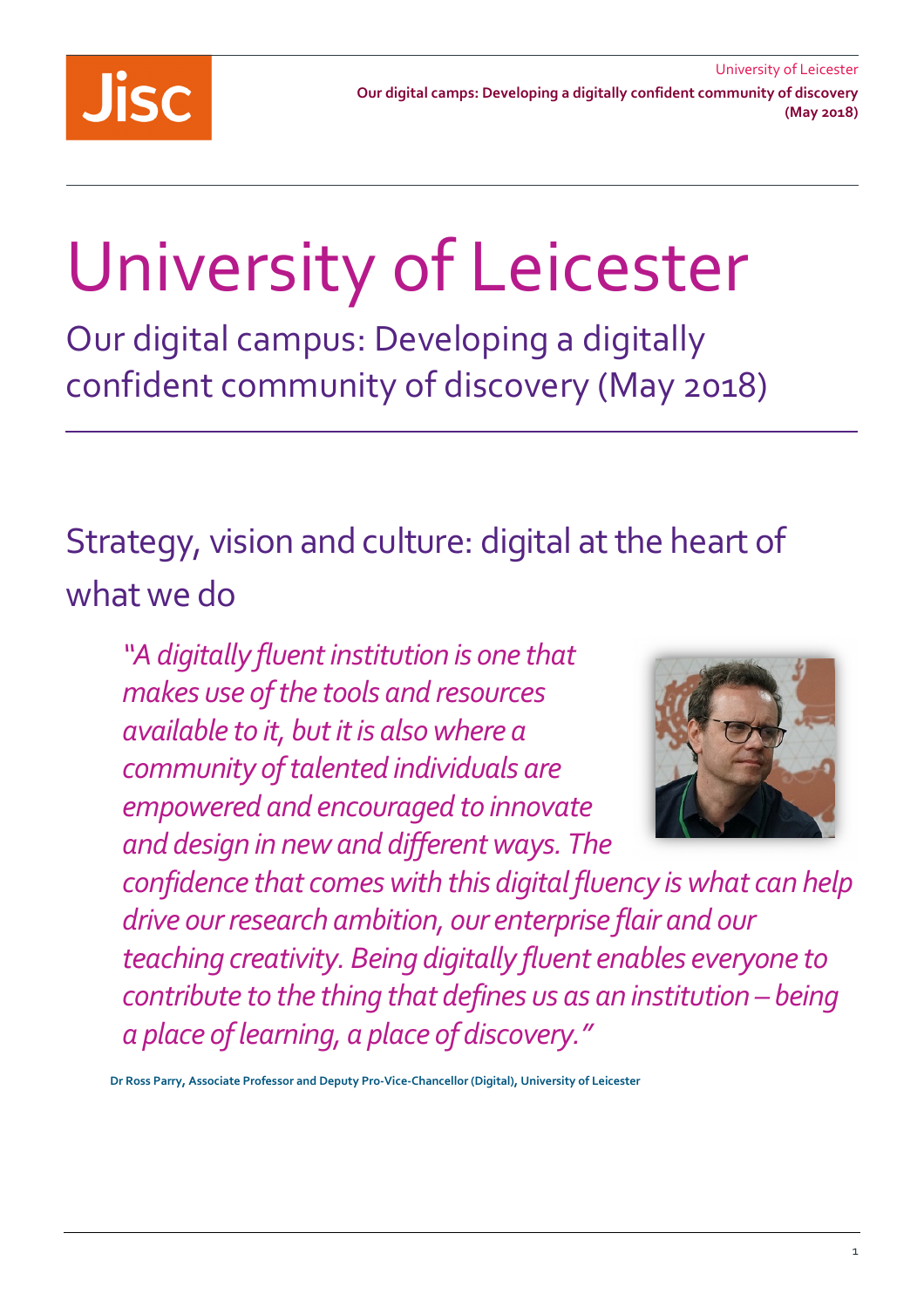

Developing digital skills and capabilities are strategic priorities for the **[University of Leicester](https://le.ac.uk/)** as it works towards the ambition of becoming a "discovery-led university" that is "ever more focused on innovation" (University of Leicester 2015 Strategic Plan). The role of digital technologies in achieving this vision is articulated in greater detail in the university's digital strategy: **[Discovery-Enabling Digital 2016-2020](https://digitalcapability.jisc.ac.uk/documents/6/University-of-Leicester-Digital-Strategy.pdf)** – digital is at the core of how the university operates and the journey towards achieving its teaching, learning and research ambitions.

The university is taking a whole-organisation view of what this will involve (teaching and research, students and staff, academic and professional services) and is working on several co-ordinated and interlinked strands that contribute to the overall implementation plan. These include:

- » Developing the digital skills and capabilities of students and staff
- » Establishing governance structures that will build a forward-looking culture and facilitate collaboration across the university
- » Enhancing digital leadership skills
- » Engaging in digital activities across disciplines and in national and international digital communities of practice
- » Communicating to stakeholders the vision and progress towards digital fluency

#### Communicating the concept of the 'digital campus'

The concept of building a digital campus is part of the communication campaign that supports the Discovery-Enabling Digital 2016-2020 strategy. The 'Digital Campus' is the university's way of seeing itself as a digital platform, but it is also the visual metaphor to organise and track its multiple projects and priorities. An **[animated presentation](https://www.youtube.com/watch?v=RYbC25dzek0)** describes the work across six strategic areas, and how each relies upon systems, data, objects and people-based aspects. It is an easily accessible and visual outline of the tasks and progress being made across the organisation.

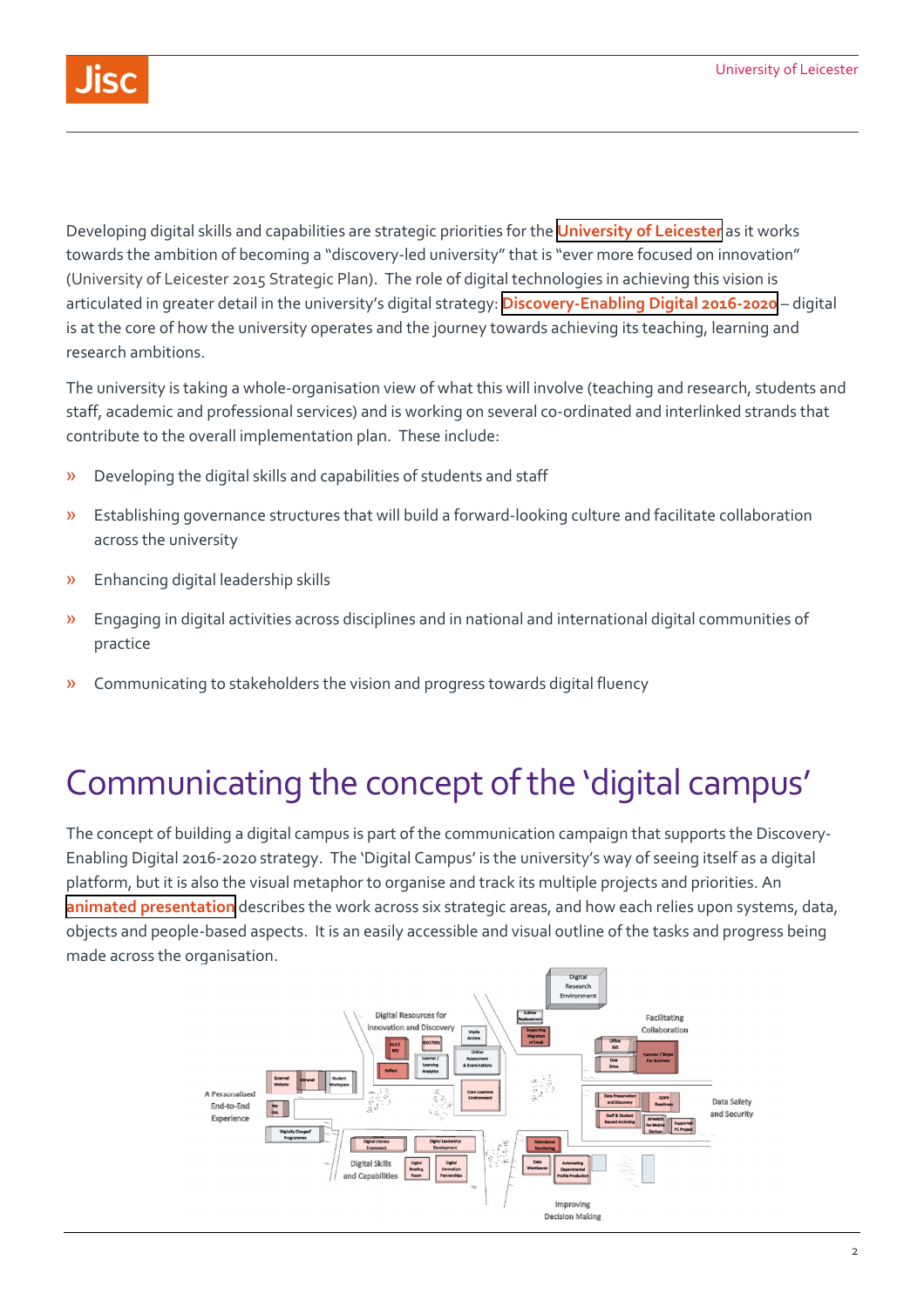

### Leadership and governance

 *"We are very open and honest about the beginners' mindset that we are taking to this whole challenge, seeing this as a learning opportunity for our organisation as we continue to share and reflect upon the complexity of designing and delivering [institution-wide digital transformation. It](https://institution-widedigitaltransformation.It)* 



*means there's a criticality and thoughtfulness to what we're doing, as well as sensitivity to the existing rhythms and language of the institution."* 

 **Dr Ross Parry, Deputy Pro-Vice-Chancellor (Digital), University of Leicester** 

Senior leadership support for such a large-scale digital initiative is vital and the university has recognised this by appointing a Deputy Pro-Vice-Chancellor to lead the work on the digital campus.

New steering groups have brought key stakeholders together. To take one example, previously the university had several groups addressing different elements of digital skills support, all with slightly different approaches and emphases. The Digital Campus initiative has now brought these different services together, enabling them to work collectively around digital skills, avoiding a duplication of effort, maximising resources and communicating with a common language.

Three senior managers attended **[Jisc's Digital Leaders Programme](https://www.jisc.ac.uk/training/digital-leaders-programme)** and have since integrated digital training within the university's internal leadership programme, encouraging reflection on digital aspects of management and leadership as well as looking at how various digital tools can be introduced.

As well as the various initiatives, dedicated pages on the university website keeps stakeholders informed of strategic priorities, progress made and helps to maintain momentum. Discussion channels created through structure and governance steering groups build engagement and facilitate collaboration. Initiatives like the student-staff Digital Innovation Partnerships (DIP) include dissemination activities such as a Digital Takeover Day planned for July 2018.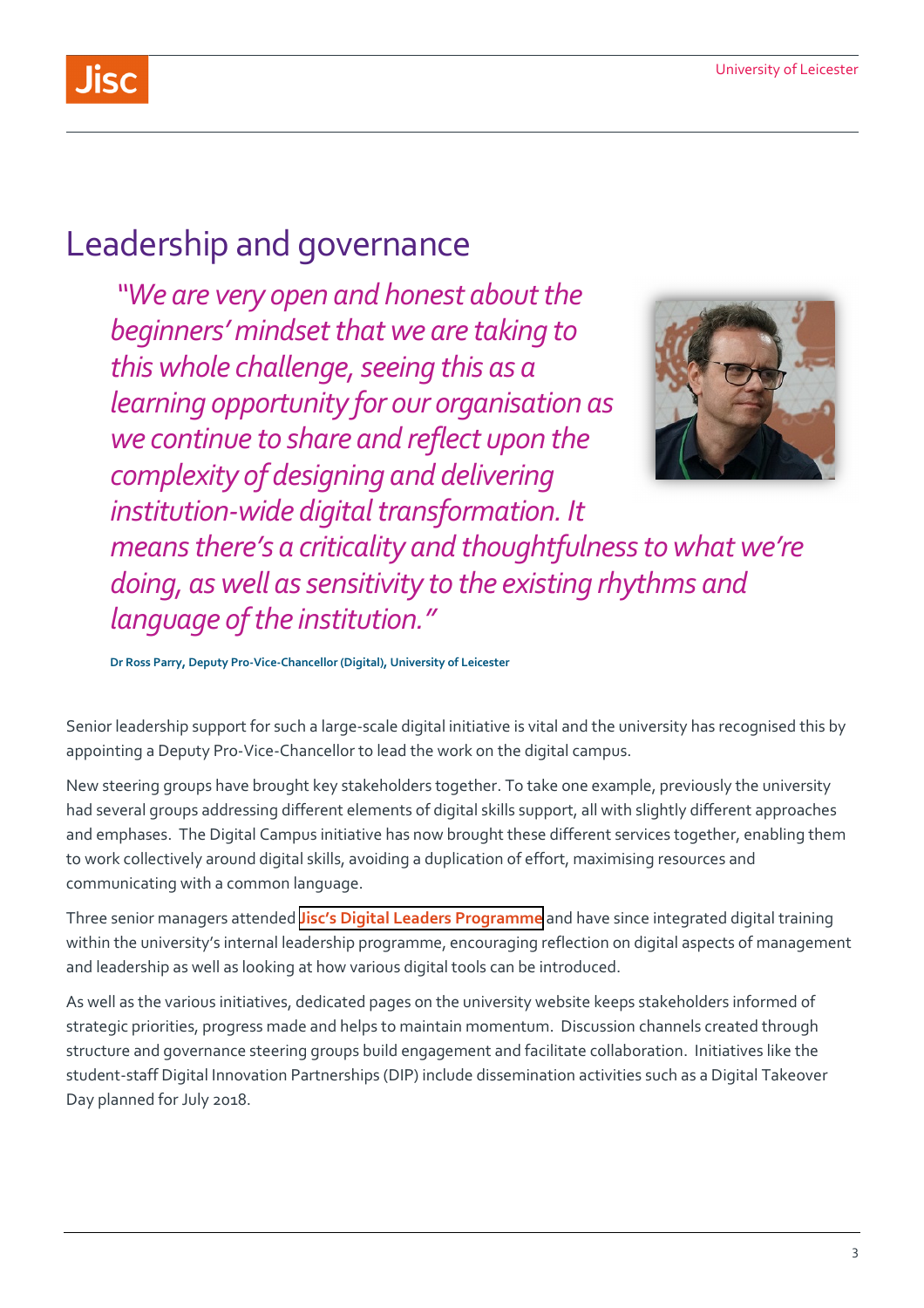

## Infrastructure: building the digital learning environment

#### Ease of access to essential organisational and communication systems

Investment in the digital infrastructure to support digital enablement includes improving organisational efficiency by introducing Microsoft Windows 10 and rolling out Microsoft Office 365 across the university with enhanced communication using tools such as Yammer and Skype for Business. Sharepoint has been used to develop 'MyWorkspace', a new staff intranet. These new tools and new ways of working will be introduced to staff through a series of roadshows to promote adoption and engagement. Early adopters will act as champions to support and encourage other staff. As Office 365 is rolled out fully, staff and students can begin to work in more collaborative, dynamic and productive ways.

## A personalised end-to-end digital experience for students

For students, the ambition is to develop a personalised end-to-end digital experience that is closely linked to the university's teaching and learning strategy. The aim is to provide a high degree of flexibility and personalisation across the various platforms: the external website; intranet; student portal; and the mobile app. Consistency will be aided by providing module templates within the VLE to be rolled out during the summer of 2018.

### Our digital reading room – connecting people with technology

The new '**[Digital Reading Room](https://www.youtube.com/watch?v=MjgH_zZL5pQ)'** is a physical manifestation of what the university is trying to achieve with the digital campus - connecting people with technology to build a more digitally fluent organisation. Located within the university library, the digital reading room provides a flexible social learning space where students and staff can create, discover, share and collaborate with friends and colleagues. The digital reading room is equipped with high-end interactive technology including an interactive wall, a large touchscreen table, group study spaces, and the means for users to plug in and drive this media using personal devices.

## People are our priority

All of this work signifies a change in culture and a change in the way the university intends to operate, collaborate and communicate.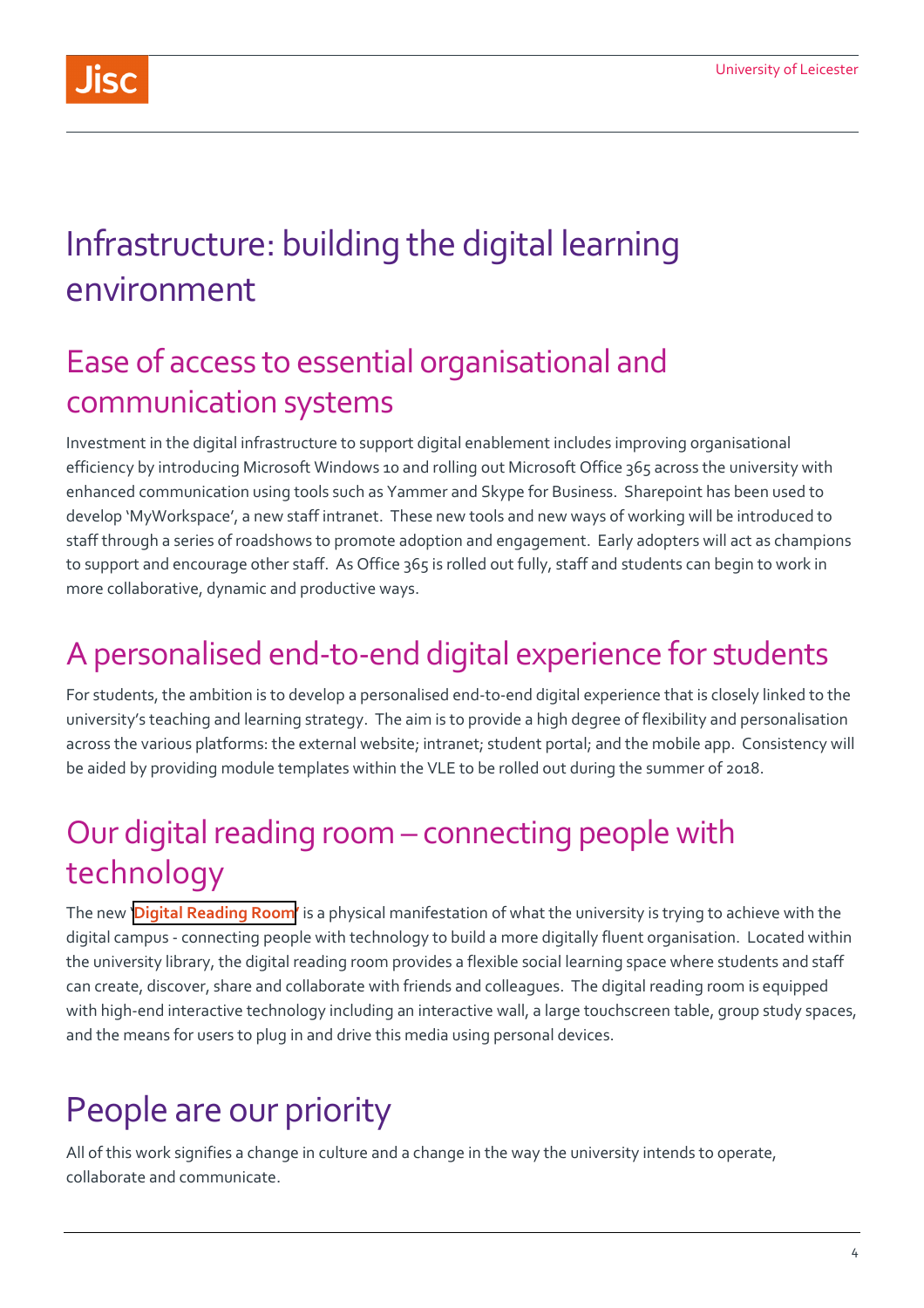*"For the digital campus to grow and flourish you need to feel valued and able to develop your skills to make the best use of the technology and affordances that digital transformation will bring. We want people to feel able to work creatively and confidently with digital technologies. After* 



 *all, we can have the best systems and technologies in place, but they miss their agency if we don't also have staff and students who are informed, reflective, responsive and active about digital."* 

 **Nevin Moledina, Digital Skills and Capabilities Programme Manager, University of Leicester** 

## Developing digital skills, capability and culture

j To support the digital strategy and work on the digital campus, the Digital Skills and Capabilities (DSC) steering group has been established bringing together colleagues from human resources, IT services, careers service, the doctoral college, library and academic practice. The steering group oversees and directs an integral programme designed to support individuals, teams and the institution to make the best use of current and future technology

to transform working practices, operating models and develop a digital culture, specifically overseeing the following projects:

**The digital literacy framework:** A customised Digital Literacy Framework for the University of Leicester was agreed by the DSC steering group and formally endorsed by the University Leadership Team in November 2017. This provides a consistent framework through which digital training and skills development across the university will [be co-ordinated. Adapted from](http://repository.jisc.ac.uk/6611/1/JFL0066F_DIGIGAP_MOD_IND_FRAME.PDF) **Jisc's digital capabilities framework (individual)**, the Leicester adaptation also comprises six elements but offers a nuanced framework more suited to the university's needs. Through the DSC steering group, the digital literacy framework will continue to be developed and embedded in university activities.



**University of Leicester: Digital Literacy Framework**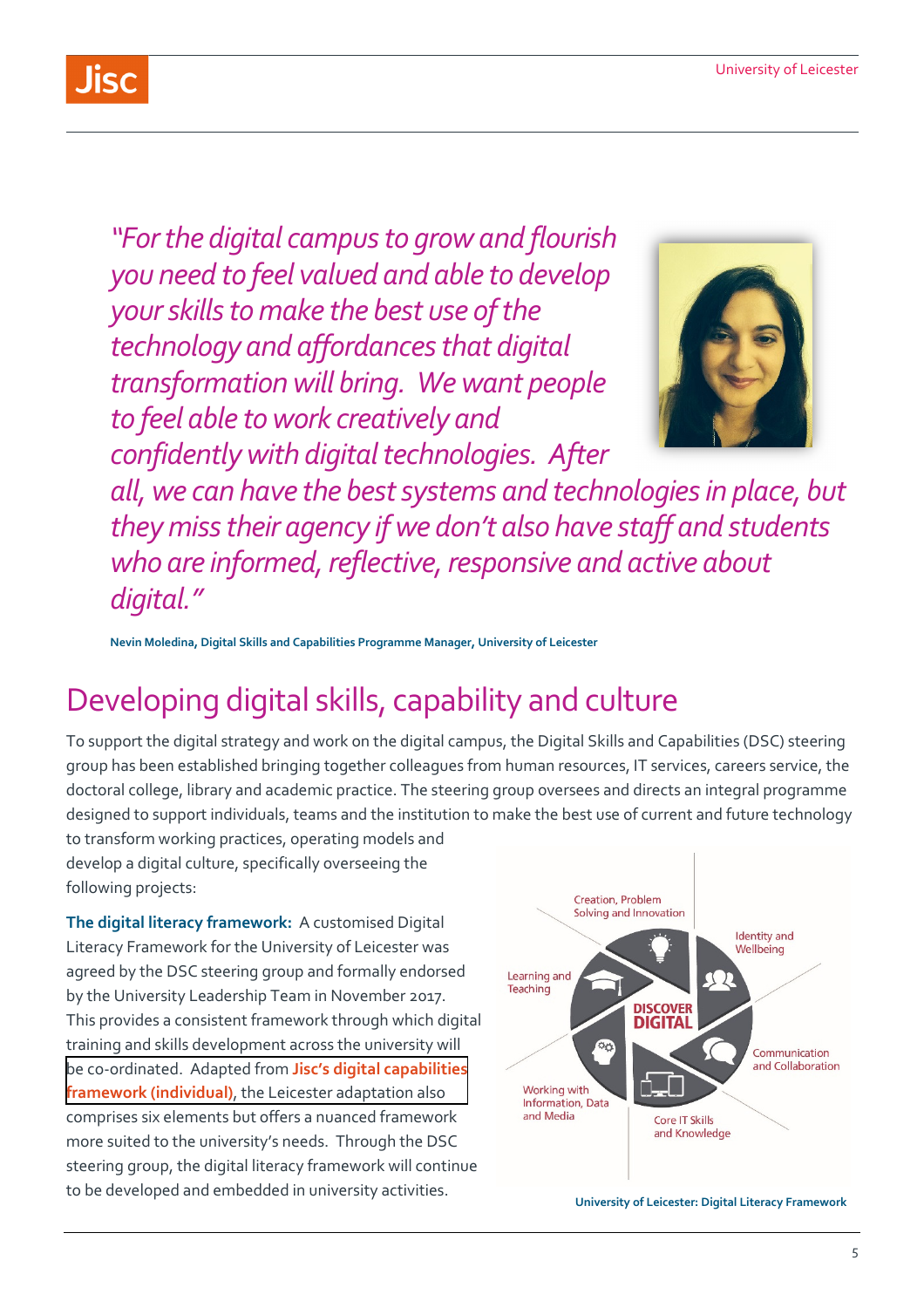*"Digital skills are one of the academic literacies that students and staff need to develop. The Jisc framework was helpful in stretching our understanding, in particular in relation to digital identity and wellbeing."* 



 **Dr Frances Deepwell, Director of Leicester Learning Institute, University of Leicester** 

The university is also taking part in the national pilot of **[Jisc's Digital Discovery Tool](https://digitalcapability.jisc.ac.uk/our-service/discovery-tool/)** which has been designed to support individual staff and students working in universities, colleges and training providers to reflect on their digital capabilities. Following a series of reflective questions, users receive a visual profile of their self-assessed capabilities with feedback and suggested actions and resources designed to help staff and students progress. Find out more via the **[Jisc Building Digital Capability project page](https://www.jisc.ac.uk/rd/projects/building-digital-capability)** and **[project blog](https://digitalcapability.jiscinvolve.org/wp/)**.

**Digital innovation partnerships:** Led by the **[Leicester Learning Institute](https://www2.le.ac.uk/offices/lli)**, the DIPs provide an opportunity for staff and students to develop digitally enhanced learning and teaching. The overall aim of the DIP initiative is to support the development of digital literacies within learning and teaching.



 **University of Leicester: Digital Innovation Partnership model**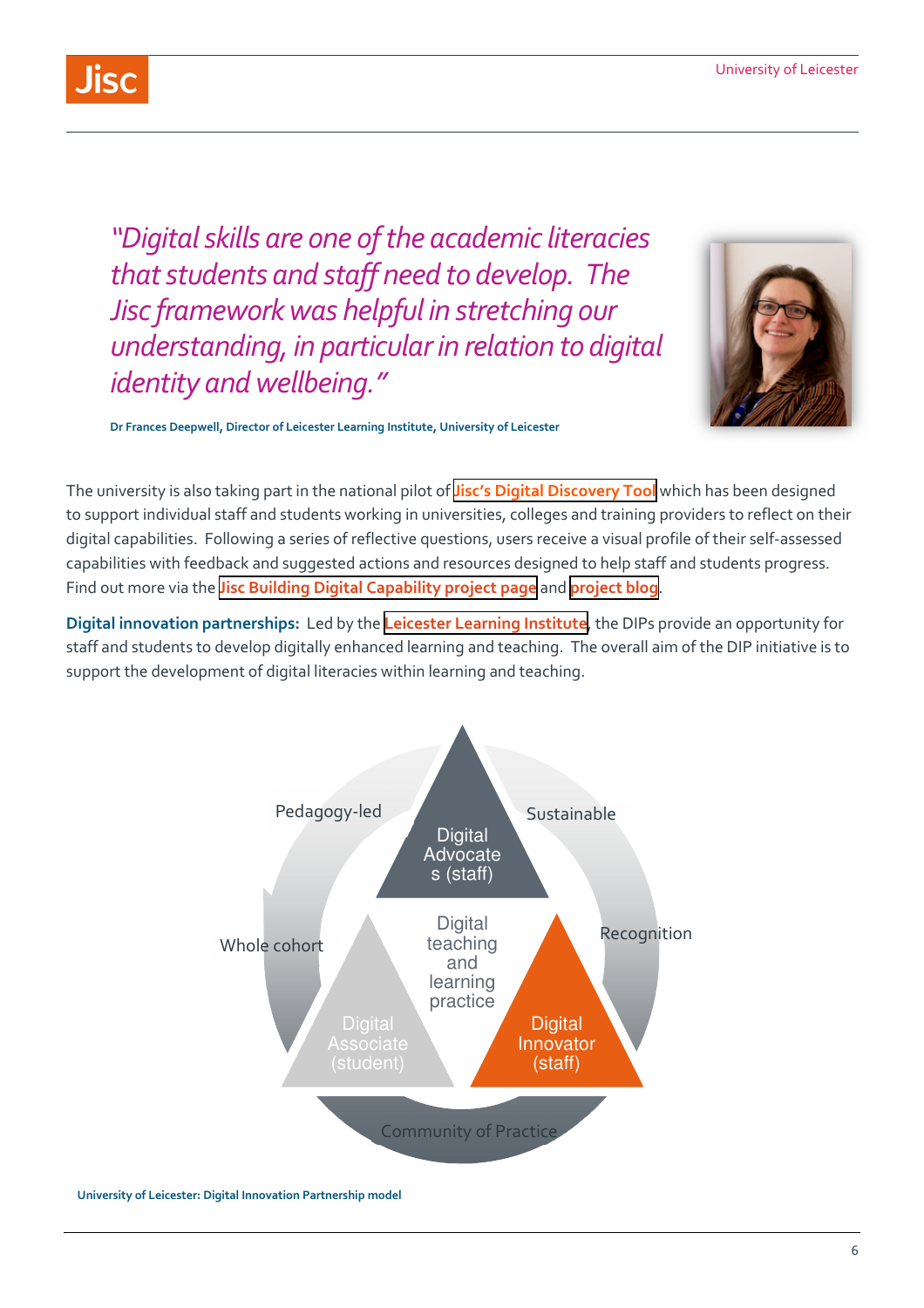Each DIP project comprises a three-way partnership of:

- » A **digital associate**  a student who has confidence and experience in a range of digital tools and approaches
- » A **digital innovator**  a member of staff who wishes to improve their digital knowledge and skills
- » A **digital advocate**  a more digitally experienced member of staff who provides insightful advice to support implementation

Key principles are that the projects must be sustainable and have a wider impact beyond the initial projects. Students receive recognition through the Higher Education Achievement Report (HEAR) and via a Digital Associate open badge. They also receive a financial bursary. Staff involved in DIP projects can use this as evidence of professional development and for Higher Education Academy fellowships or senior fellowships. The DIP initiative is supported by a Digital Strategy intern.

Find out more about **[Digital Innovation Partnerships](https://www2.le.ac.uk/offices/lli/developing-learning-and-teaching/enhance/digital-innovation-partnership)** and **[current projects](https://www2.le.ac.uk/offices/lli/developing-learning-and-teaching/enhance/digital-innovation-partnership/dip-projects)**.

 **Digital leadership development:** Building leadership capability to support change is crucial to the university's digital transformation. Working with the Organisational Development team, three initiatives are underway to build digital leadership capability:

 The **VITAL Leaders Programme** – a one-day course ('Leadership in a Digital Age') embedded in the VITAL j Leaders Programme, will support line managers (Grades 6, 7 and 8) by providing take away tools and techniques to use with their teams to:

- $\rightarrow$  Consider how the digital strategy aims to change the way the university operates
- j › Identify the leadership attributes that support digital transformation in Higher Education
- › Manage and influence digitally-driven change and organisational culture change
- › Develop their own and their team's digital confidence

Comments from participants reveal the impact of the training:

#### *"It's not just about IT – it is about people, culture"*

 *"Understanding that systems and technology are driven by people, therefore it is the people that need to influence wider engagement in digital development and change in culture"* 

 *lead others in it - make time to make it a priority." "Build your own knowledge and confidence in order to be able to*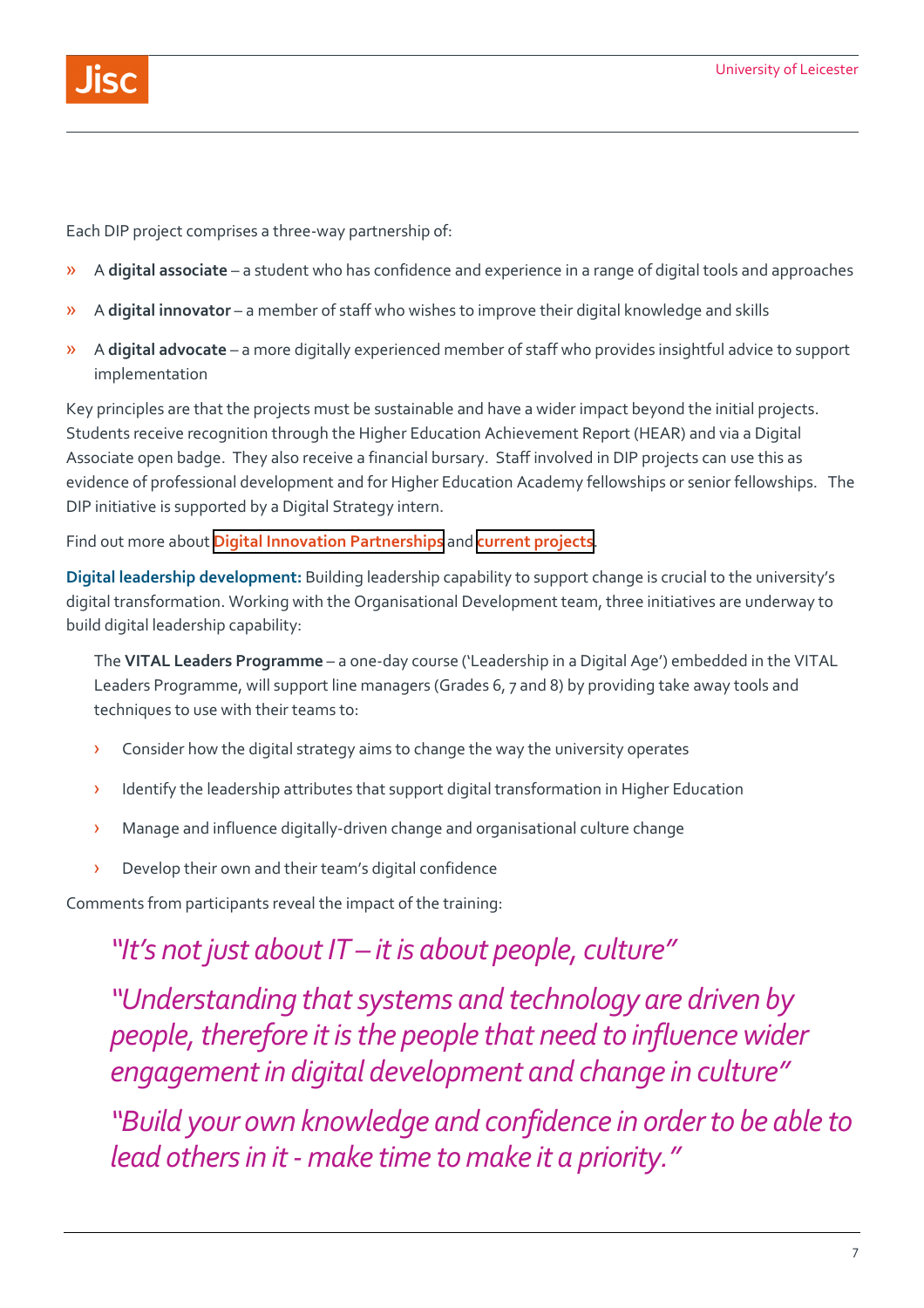

 The **Future Leaders Programme** – a half-day session embedded in the Future Leaders Programme. 'Leading Digital Change' supports those on Grades 9, 10 and Heads of Division to:

- **>** Explore what it means to lead a digital organisation
- **>** Reflect on the digital transformation and the new leadership challenges and strategic opportunities this creates
- > Identify the leadership attributes that support digital transformation to manage and influence digitally-driven change and organisational culture change

Again, reflections from participants reveal the insights gained from the training:

#### *"It was interesting to get a feel for the complexity involved in managing the strategy itself, its interaction with other strategies, the timescales, and the funding commitments involved."*

 $\begin{array}{c} \hline \end{array}$ As part of leadership development in digital, the university is building a community of approximately thirty **Digital Advocates** drawn from the teaching, research and leadership areas of the university. Digital advocates will champion digital transformation and support implementation. They will motivate and mentor digital change initiatives such as the Digital Innovation Partnerships, role model digital collaboration behaviours or lead digital innovation within their own disciplines.

 **Digital credentials:** The University now also acknowledges digital development using open badges. Digital Credentials are being offered to staff and students who have engaged with training and development within the university for activities such as volunteering, coaching and mentoring.

**Embedding digital capabilities development in wider human resource functions:** The steering group is exploring the relationship and synergy between its digital strategy and people strategy and identifying the role digital plays within recruitment, on-boarding for new staff, and professional development processes.

## Engaging beyond the institution

The university is cultivating an outward-looking culture, participating in national initiatives such as the piloting of Jisc's Digital Discovery Tool and Jisc Digital Capabilities Community of Practice, presenting at Digifest in March 2018 and hosting the May 2018 network event.

As a new member of the international **[Digital Nations Group](https://digitalworkplacegroup.com/)** (part of the Digital Workplace Group initiative) the university has taken on the role of 'European Lead on the Digital Campus' for the international collaborative partnership. Digital Nations Group accelerates the digital transformation of nations, to create a digitally integrated public and civic sphere globally, addressing the complex challenges and opportunities of our time. Those involved include UNHCR, EY, Scottish Government, Adobe, European Commission, ING, Italian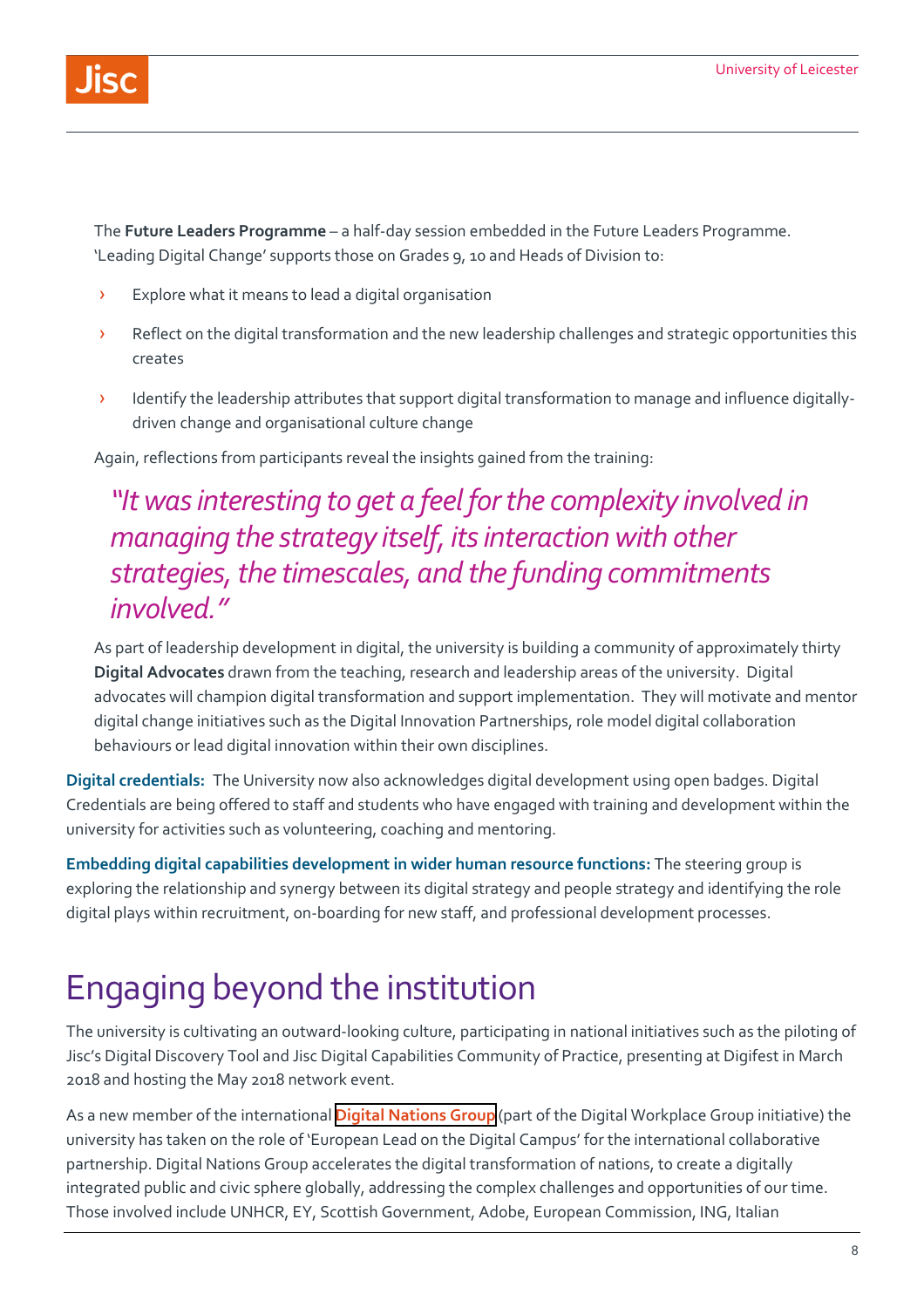Parliament, UK Food Standards Agency, BNY Mellon, IMF, Save the Children, IKEA, Oxfam, World Bank, UNICEF and Fidelity.

For his work leading the 'Digital Campus', Dr Ross Parry, Deputy Pro Vice Chancellor (Digital), was recognised as one of the Education Foundation's **[EdTech50](https://www.ednfoundation.org/wp-content/uploads/EDTECH50.pdf)** – one the 50 most influential people and projects in the education technology sector.

## Digitally charged learning

In addition to the Digital Reading Room and the Digital Innovation Partnership projects the university is involved in several other digital initiatives to enhance teaching and learning:

- » The university is a **[FutureLearn](https://www.futurelearn.com/)** partner and has a number of established **Massive Open Online Courses**  (MOOCs) which focus on activity-led digital learning. Work is in progress to build on the university's strong history in distance learning and understanding of effective blended learning to embed MOOCs into degree programmes.
- » Reflect is the university's **lecture capture system.** Lectures are automatically recorded and then made [available for students to view online. The move to adopt lecture capture was led by](https://www.leicesterunion.com/) **Leicester Students' Union**
- » Through the DSC steering group, work is also underway to embed digital capabilities in career development and employability initiatives by embedding digital skills within the **transferable skills framework**.
- » A few programmes are receiving funding to **'digitally charge'** their learning programmes. This is a pragmatic approach to use a small amount of funding to buy time and resources to put content online. Examples include moving from paper-based distance learning to online learning, and the creation of 'best in class' ways of supportive social learning within online, distributive learning communities.

## Digital research and innovation

The institutional Research Strategy has a high-level commitment to 'working together, communicating better and looking outwards', enabled partly by the Digital Strategy's priorities for 2016-2020 to deliver 'digital resources to drive innovation and discovery' through the development of an 'on demand digital research

 research space. environment'. Looking forward, three pilot projects have been initiated. The first, a proof of concept exploration of Office 365 'Teams' as a collaborative digital environment including (crucially) providing access to external users; the second, supporting 'Dropbox' Business accounts as a means to highlight practical usage and implications, challenges and opportunities around potential third party solutions; the third, an on-site testing of Cisco 'Spark' online collaborative and video conferencing tools – to demonstrate the art of the possible within the new digital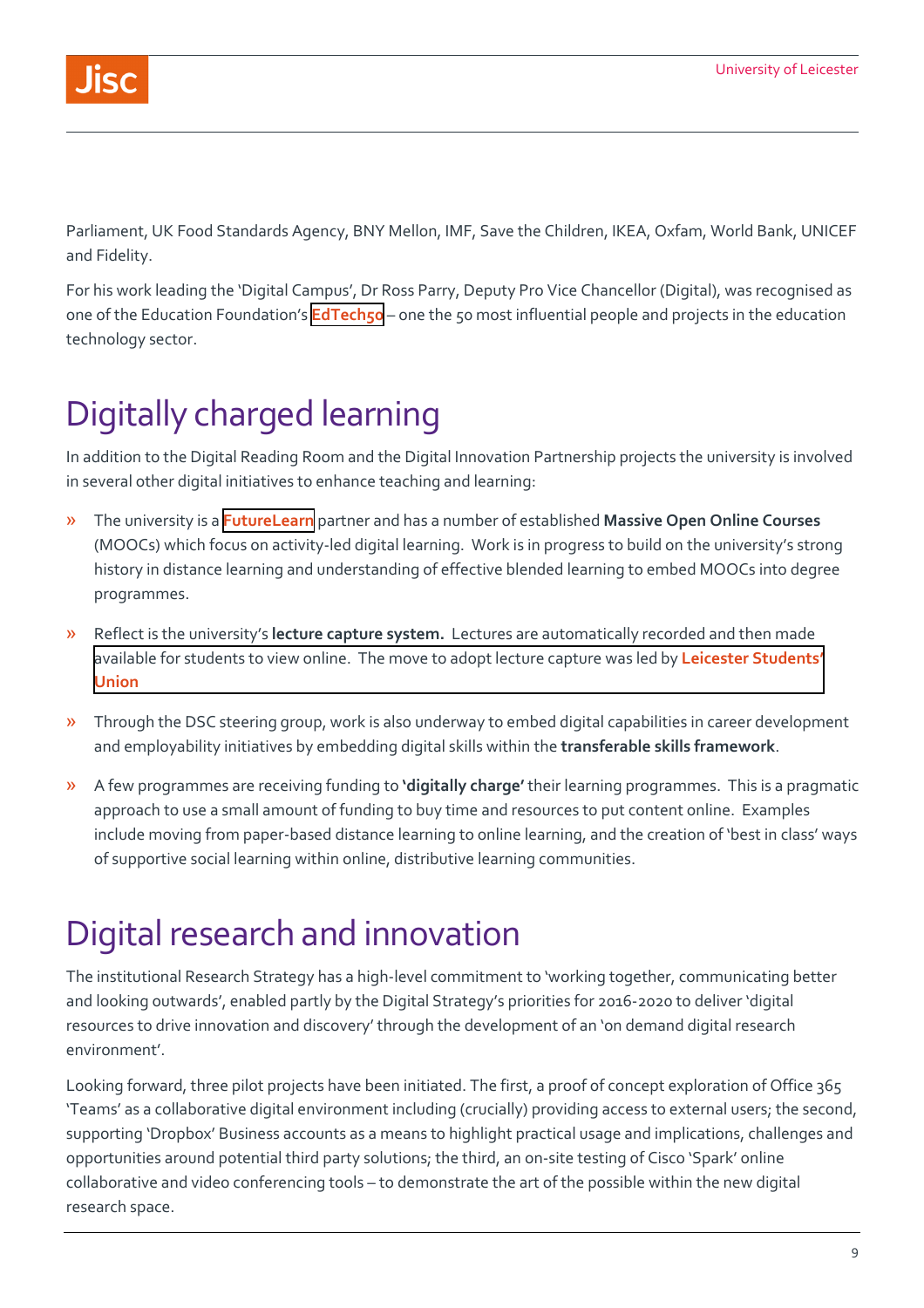

 The vision (supported earlier this year by university's Research Strategy, Policy and Performance Committee) is to design and deliver a fully integrated and accessible institutional online collaborative environment (both the technical solution and the policy to enable its adoption), to support researchers across the University to produce high quality research. This will be the main and default environment for the mainstream of the University's research. It will complement, rather than replace, existing, effective collaborative spaces and tools already in use within established networks.

Key capabilities of the Digital Research Environment (DRE) identified during the scoping phase include:

- » **Sharing:** supporting the sharing of content with external partners; aggregating all project documentation in a single location; file management, tracking versions; archiving data at the end of a project.
- »**Communicating:** a robust video conferencing solution (operating nationally, internationally); direct messaging to project team and stakeholders.
- İ. »**Reporting:** offering a transparency of finances; creating a reporting dashboard; capturing partnership data and evidence of impact; digital signature and sign-off capability; outputting to key systems such as LRA and IRIS.
- »**Collaborating:** managing differentiated access (with both internal and external partners); enabling co-authoring of documents.
- »**Connecting:** linking to funders' systems and other key aggregating systems (Je-S, Researchfish, Gateway to Research); surfacing advice and best practice; linking to external data, research calls and training opportunities.

The anticipated benefits of this future environment include: the provision of a more efficient platform for developing stronger and more ambitious bids, and enabling the execution of higher quality research; reducing the administrative burden by working more efficiently and saving time on routine record and management processes; clarifying and deploying responsibilities and roles more effectively within the research domain; encouraging participation both within the University's research community and with external partners; working consistently and to policy and regulatory standards; reporting and financially accounting within projects more easily.

## Developing a whole organisation approach to digital capability

People and culture are very much at the heart of the University of Leicester's ambitious plans to make digital technologies work for their community. The digital strategy has evolved over a couple of years and will continue to do so to support the focus on innovation and the discovery-led vision. Although developed independently from **[Jisc's model of the digitally capable organisation](https://www.jisc.ac.uk/guides/developing-organisational-approaches-to-digital-capability/the-digitally-capable-organisation)**, there is an alignment in that the key elements of organisational digital culture, ICT infrastructure, research and innovation, communication, learning teaching and assessment and content and information are all evident in the work led by the university's leadership and enabled by the governance structures.